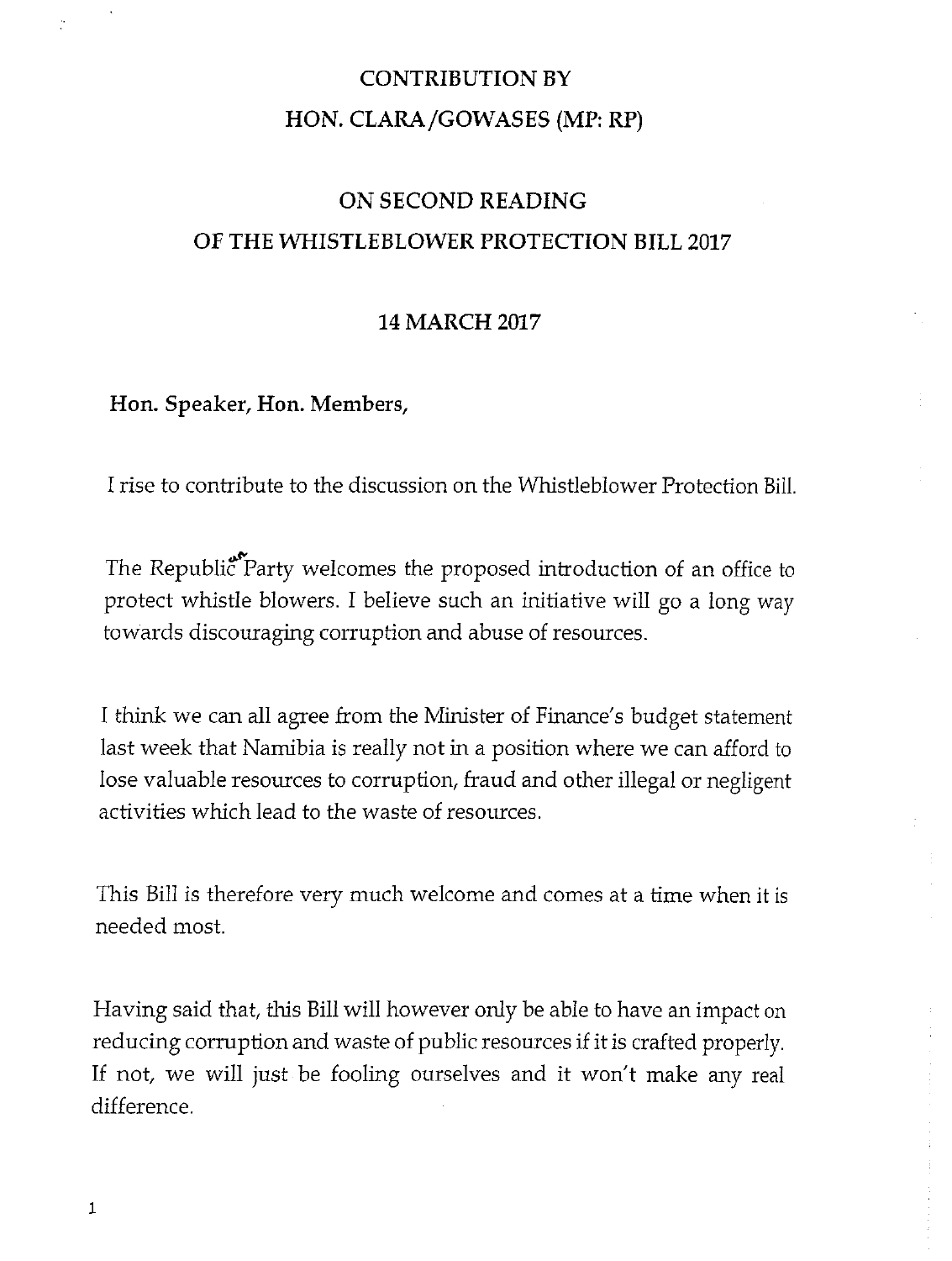### **Hon. Members,**

I do not want to repeat what has already been said by other members.

Instead I would like to focus on one specific aspect which I believe will determine the success of the office. That is the independence of the Whistleblower Protection Office.

Currently, as stated in the Bill, the Whistle Blower Protection Office which I expected would be an independent body will form part of the public service.

Firstly, the Whistleblower Protection Office will fall under the Ministry of Justice. Secondly, the P.S of that same Ministry will also be the Accounting Officer of the Whistleblower Protection Office.

I do not have any problem with the Minister or the P.S, but I do wonder what happens in the situation where the issue that must be investigated by that office deals with that Ministry or even those specific people?

This is why the Whistle Blower Protection Office must not form part of the public service, but must be a completely independent body. Similar to the Ombudsman or the *ACC* (Anti-Corruption Commission).

#### **Hon. Speaker,**

I believe there are many other issues and concerns that have been raised by other members as well. Taking those and added with what I have contributed to the discussion today, I would like to support the suggestion made by Hon. Van den Heever that the Bill be referred to the Committee on Constitutional & Legal Affairs, so that they can address the concerns raised.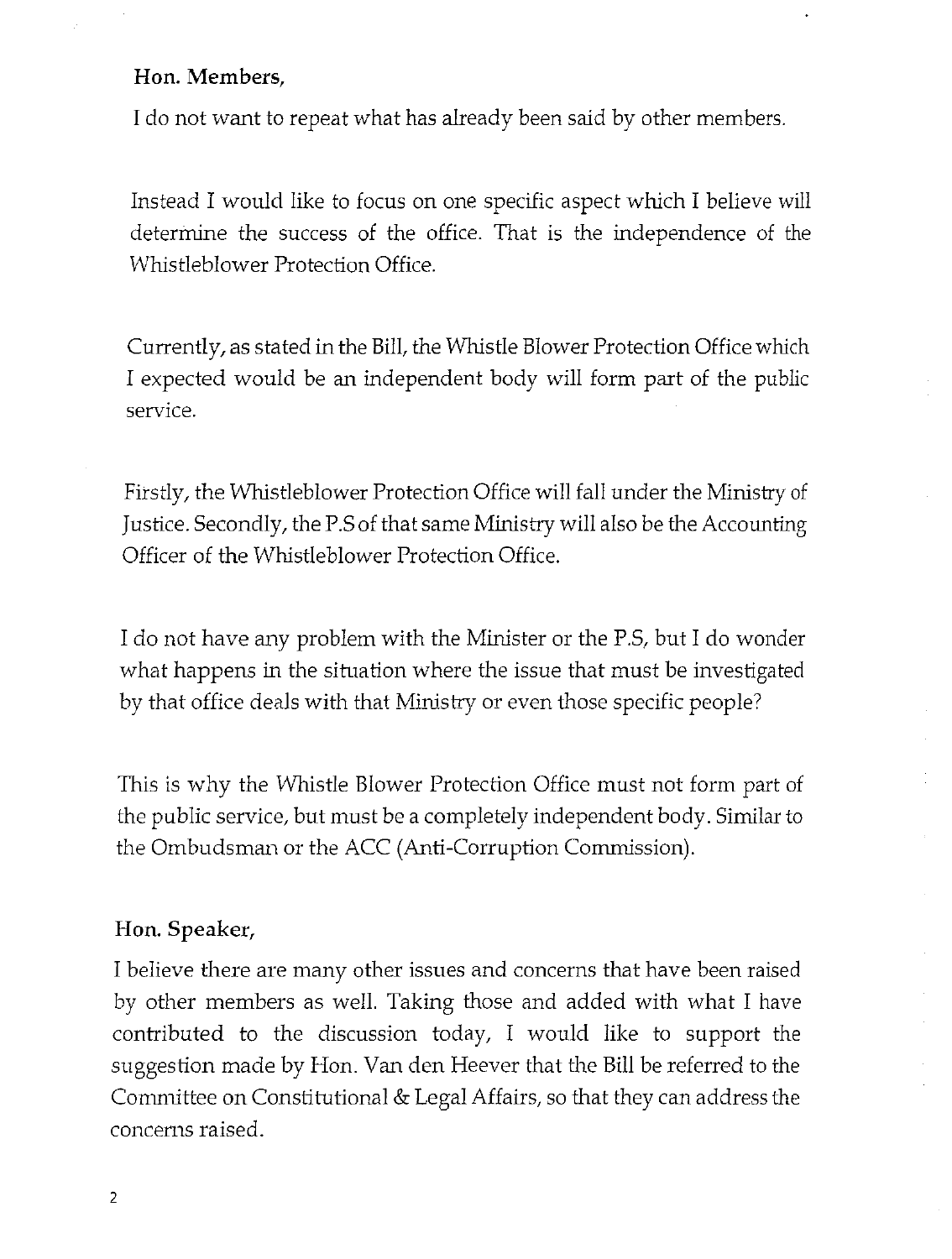And thereafter go back for more consultations with the public and civil society before the amended Bill can return here for discussion again.

# **Thank You.**